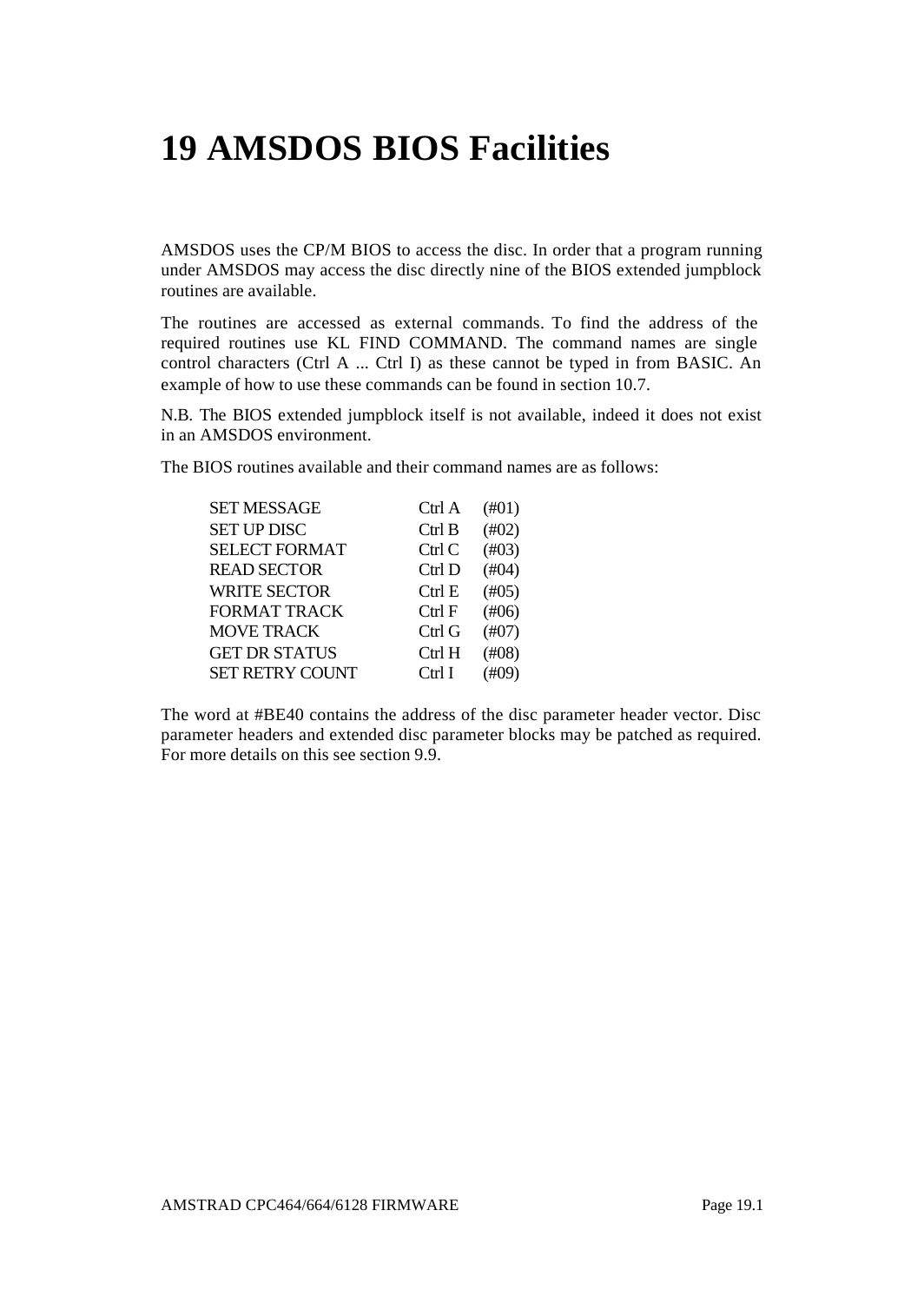When one of these routines fails (carry false) it returns an error number in the A register. This is referred to in the following pages as the 'error status byte'. If bit 7 of this byte is set then the error has already been reported to the user. Bit 6 is used to distinguish errors generated by the floppy disc controller from those generated by AMSDOS.

If bit 6 is zero then the error numbers are as follows:

| # $0E$<br># $0F$ | the file is not open as expected.<br>hard end of file. |
|------------------|--------------------------------------------------------|
| #10              | bad command, usually caused by an incorrect filename.  |
| #11              | file already exists.                                   |
| #12              | file doesn't exist.                                    |
| #13              | directory is full.                                     |
| #14              | disc is full.                                          |
| #15              | disc has been changed with files open on it.           |
| #16              | file is read-only                                      |
| #1 A             | soft end of file (explained in Appendix XIII).         |

Also V1.1 machines have error #00.

#00 user has hit escape

If bit 6 is one then the error was detected by the floppy disc controller and the other bits are returned as follows:

| bit 5 | data error           | - CRC error on data or ID field |
|-------|----------------------|---------------------------------|
| bit 4 | overrun error        |                                 |
| bit 3 | drive not ready      | - there is no disc in the drive |
| bit 2 | no data              | - can't find the sector         |
| bit 1 | not writable         | - disc is write protected       |
| bit 0 | address mark missing |                                 |

In addition the routine may also return the address of the 'error status buffer'. The first byte of this is a count of the number of bytes received during the results phase of the μPD765A disc controller, the following bytes are those received. For information on the meaning of these bytes see the manufacturer's documentation.

On the following pages are the interfaces to the intercepted routines: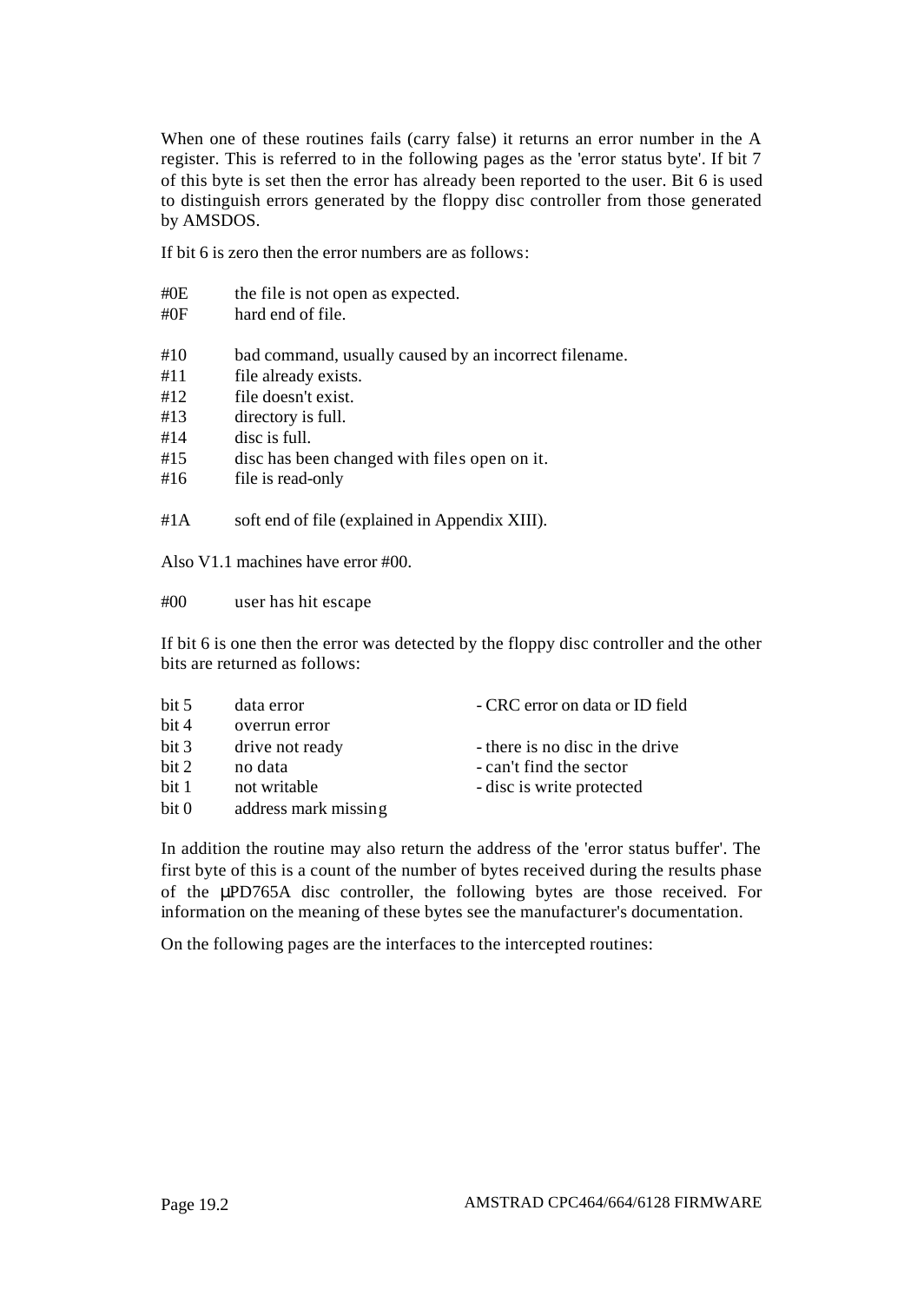## **BIOS: SET MESSAGE** (CTRL/A)

Enable or disable the disc error messages.

#### **Action:**

When disc error messages are enabled and an error occurs the BIOS will display error messages on the screen and interact with the user. When disabled no messages are displayed.

#### **Entry conditions:**

If messages are to be enabled:  $A=$  #00 If messages are to be disabled:  $A=$ #FF

### **Exit conditions:**

A contains previous state. HL and flags corrupt. All other registers preserved.

#### **Notes:**

The default state is ENABLED.

#### **Related entries:**

**SET RETRY COUNT**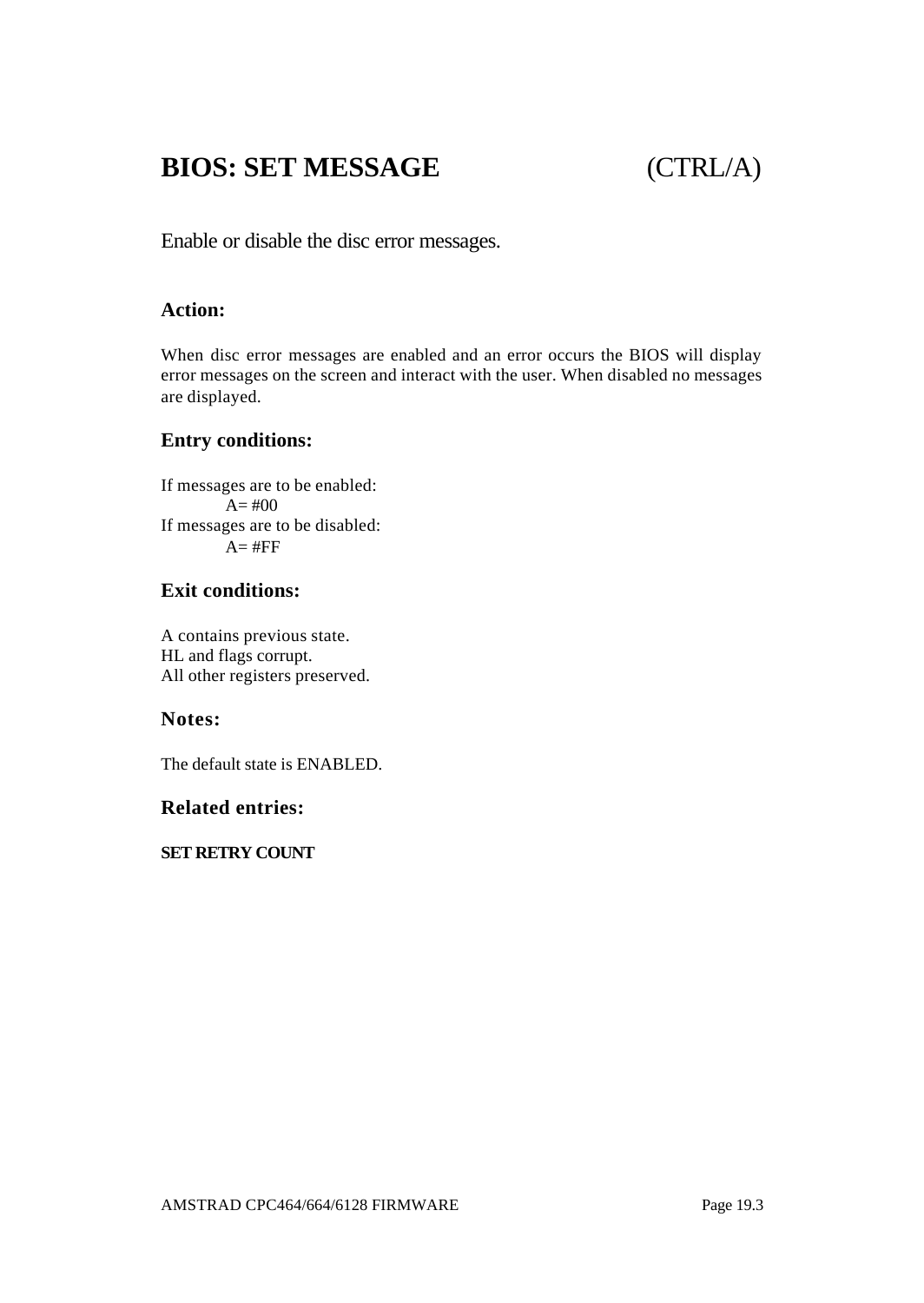## **BIOS: SETUP DISC** (CTRL/B)

Set disc parameters.

#### **Action:**

Sets the values for the motor on, motor off, write current off and head settle times. Sends a SPECIFY command to the floppy disc controller.

#### **Entry conditions:**

HL contains address of parameter block

Format of the parameter block:

| bytes $0, 1$ | motor on timeout in 20 millis econd units.             |  |
|--------------|--------------------------------------------------------|--|
| bytes $2, 3$ | motor off timeout in 20 millisecond units.             |  |
| byte 4       | write current off time in 10 microsecond units.        |  |
| byte 5       | head settle time in 1 millisecond units.               |  |
| byte 6       | step rate time in 1 millisecond units.                 |  |
| byte 7       | head unload delay (as per µPD765A SPECIFY command).    |  |
| byte 8       | bits 7 1: head load delay, bit 0: non-DMA mode (as per |  |
|              | μPD765A SPECIFY command).                              |  |

#### **Exit conditions:**

AF, BC, DE and HL corrupt. All other registers preserved.

#### **Notes:**

The values given are used for both drives. When using two differing drives use the slower of the two times.

| The default values are: |     |
|-------------------------|-----|
| motor on timeout        | 50  |
| motor off timeout       | 250 |
| write current off time  | 175 |
| head settle time        | 15  |
| step rate time          | 12  |
| head load time          | 1   |
| head unload time        | 1   |
| non-DMA mode            |     |
|                         |     |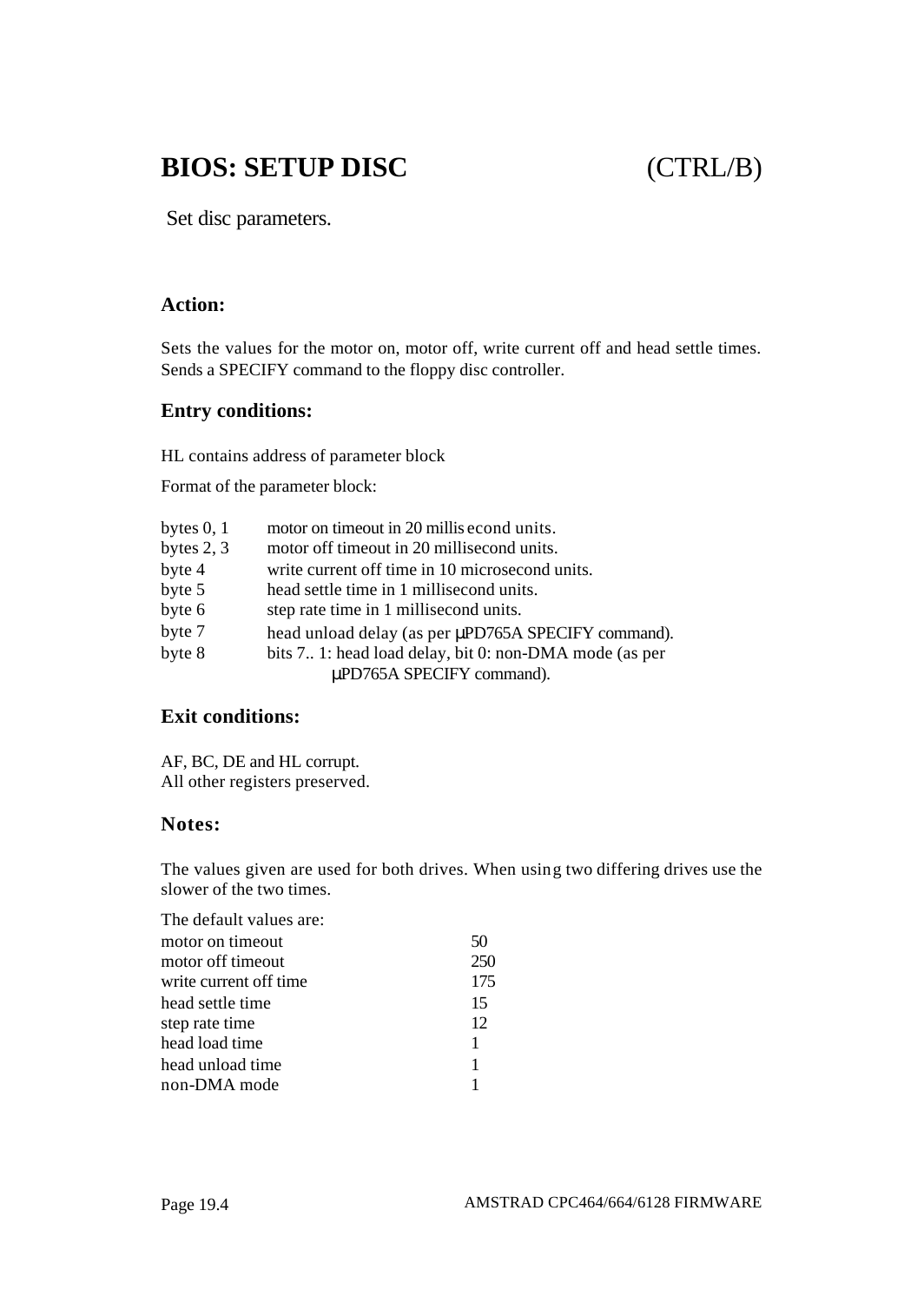A motor on time of zero will lock the system up. A motor off time of zero will never turn the motor off.

The standard boot program calls this routine to reset some of the disc parameters as specified in the configuration sector, that is, motor on and off timeouts and the step rate.

#### **Related entries**

**SELECT FORMAT SET RETRY COUNT**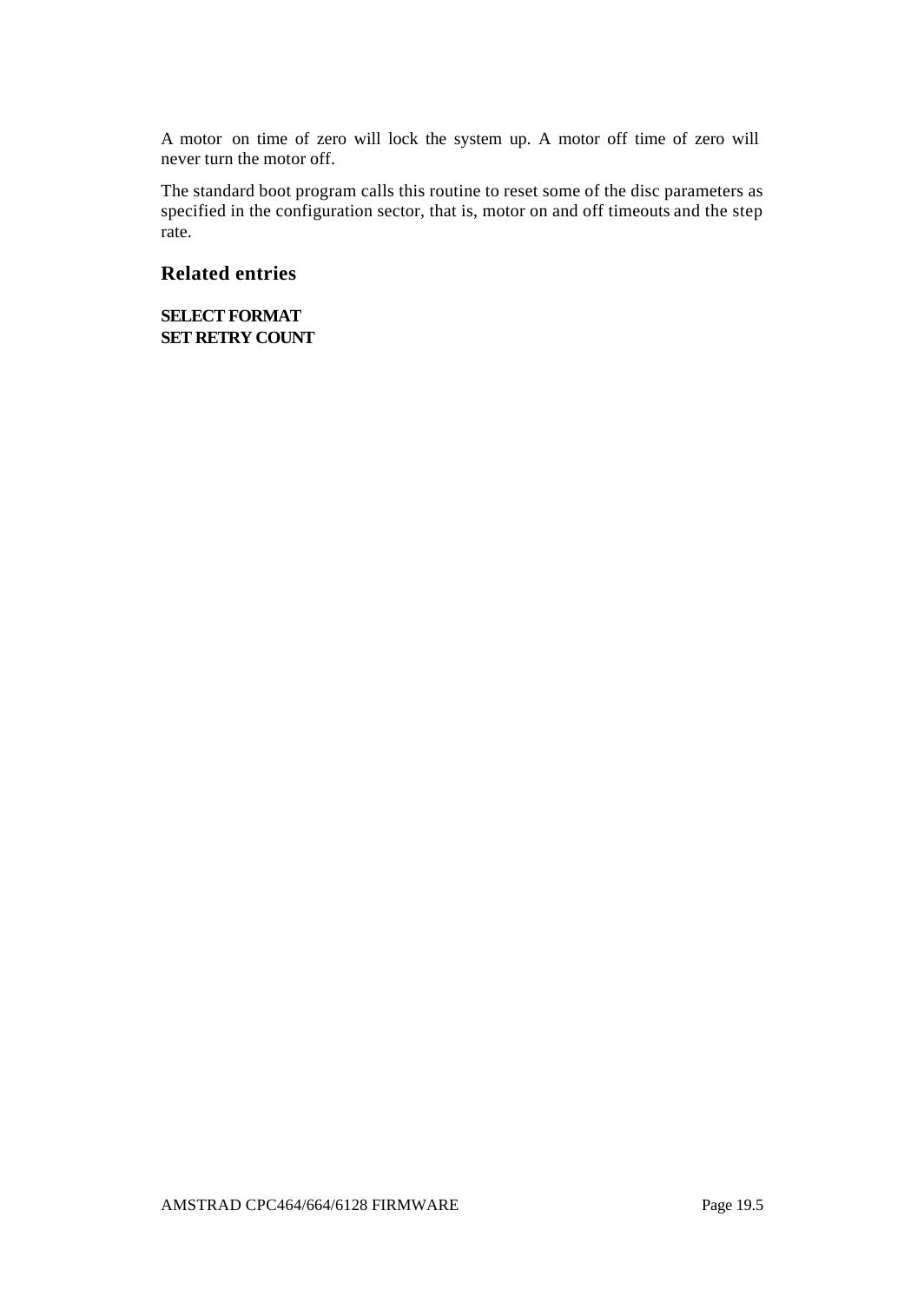## **BIOS: SELECT FORMAT** (CTRL/C)

Select a disc format.

#### **Action:**

This routine initializes the extended disc parameter block for the given format. Normally the BIOS automatically detects the format of a disc when SELDSK is called by looking at the sector numbers, but for programs such as formatters it is necessary to pre-set the format.

#### **Entry conditions:**

A contains first sector number of required format

 $#41 \Rightarrow$  system format #C1⇒ data only format #01  $\Rightarrow$  IBM format

E contains drive number:

 $\text{\#}00 \Rightarrow A$ :  $#01 \Rightarrow B:$ 

#### **Exit conditions:**

AF, BC, DE and HL corrupt. All other registers preserved.

#### **Notes:**

Bytes 0..21 of the extended disc parameter block are completely reset, all previous values are lost. Bytes 22..24 (track, align flag, auto-select flag) are not affected. See chapter 2.15.

To set a non-standard format the user may patch the extended disc parameter block directly.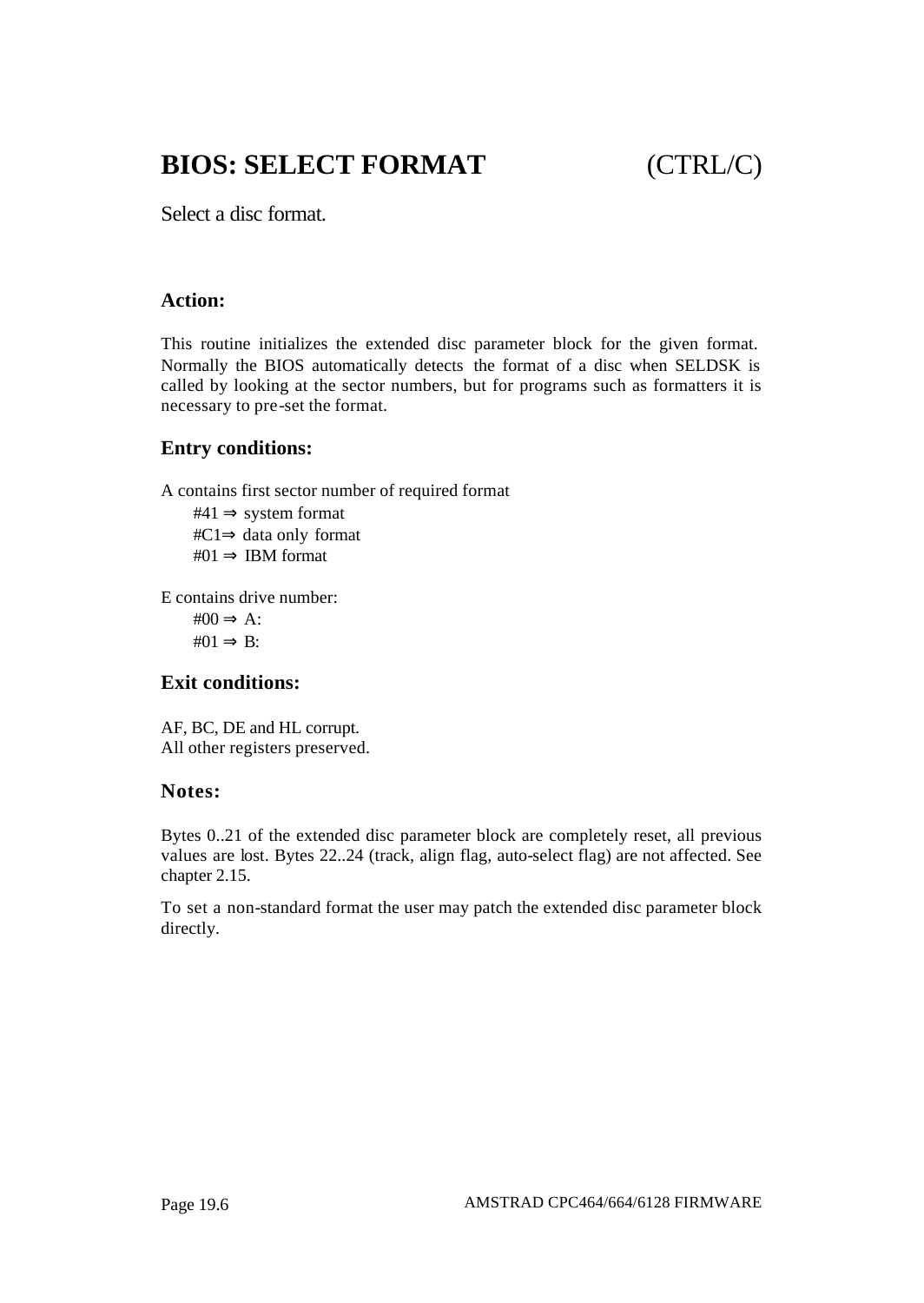## **BIOS: READ SECTOR** (CTRL/D)

Read a sector from disc.

#### **Action:**

Read the specified sector into store.

#### **Entry conditions:**

HL contains address of sector buffer E contains drive number  $\text{\#}00 \Rightarrow A$ :  $#01 \Rightarrow B:$ D contains track number C contains sector number

#### **Exit conditions:**

If sector read OK: Carry true. A contains 0 HL preserved

If failed to read sector correctly: Carry false. A contains error status byte (as defined above). HL contains address of error status buffer.

Always: Other flags corrupt. All other registers preserved.

#### **Notes:**

The sector buffer may lie anywhere in RAM, even under a ROM.

#### **Related entries:**

#### **WRITE SECTOR**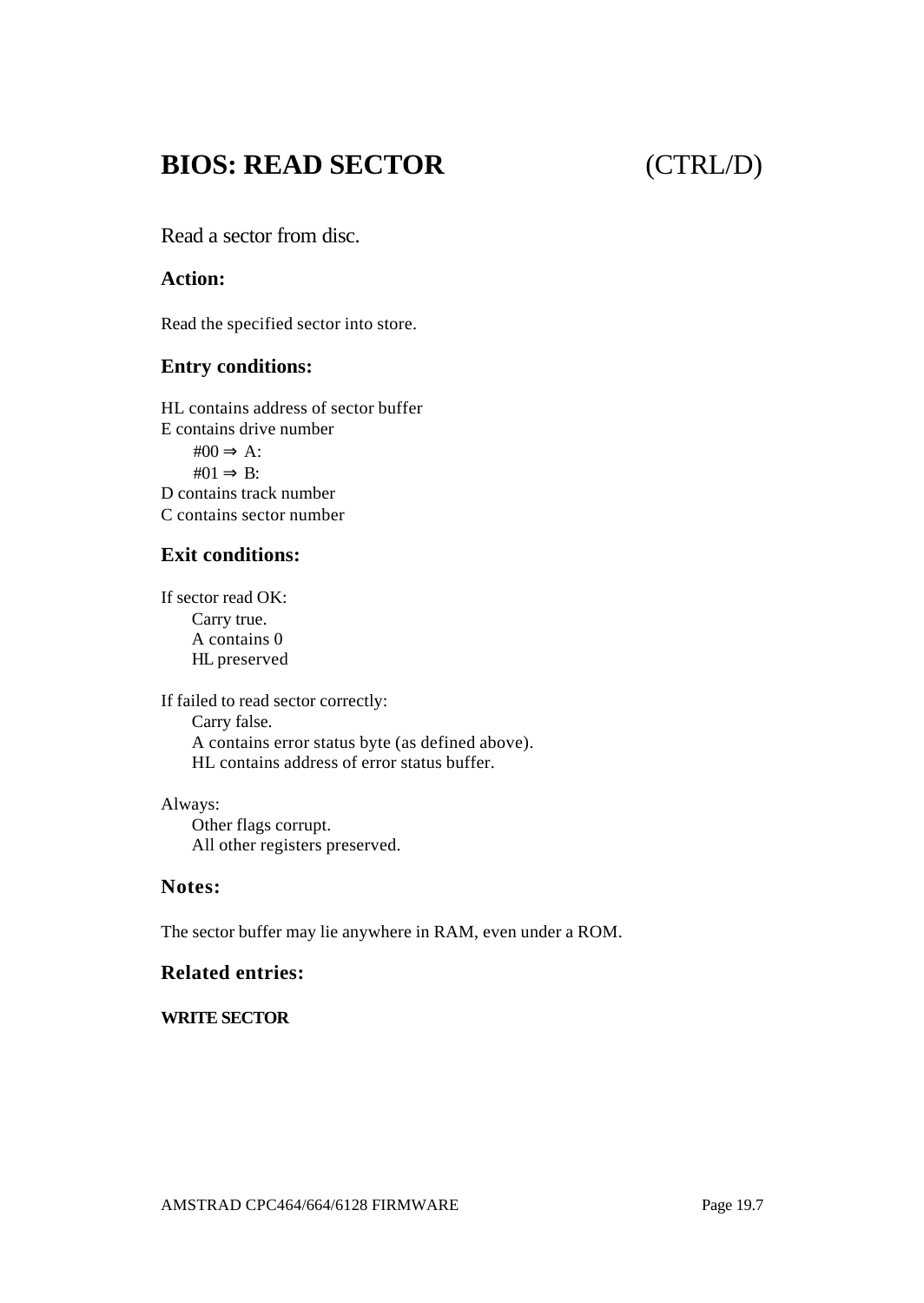## **BIOS: WRITE SECTOR** (CTRL/E)

Write a sector to disc.

#### **Action:**

Write the required sector from store.

#### **Entry conditions:**

HL contains address of sector buffer E contains drive number  $\text{\#}00 \Rightarrow A$ :  $#01 \Rightarrow B:$ D contains track number C contains sector number

#### **Exit conditions:**

If sector written OK: Carry true. A contains 0. HL preserved.

If failed to write sector correctly: Carry false. A contains error status byte as defined above. HL contains address of error status buffer.

Always: Other flags corrupt. All other registers preserved.

#### **Notes:**

The sector buffer may be anywhere in RAM, even underneath a ROM.

#### **Related entries:**

#### **READ SECTOR**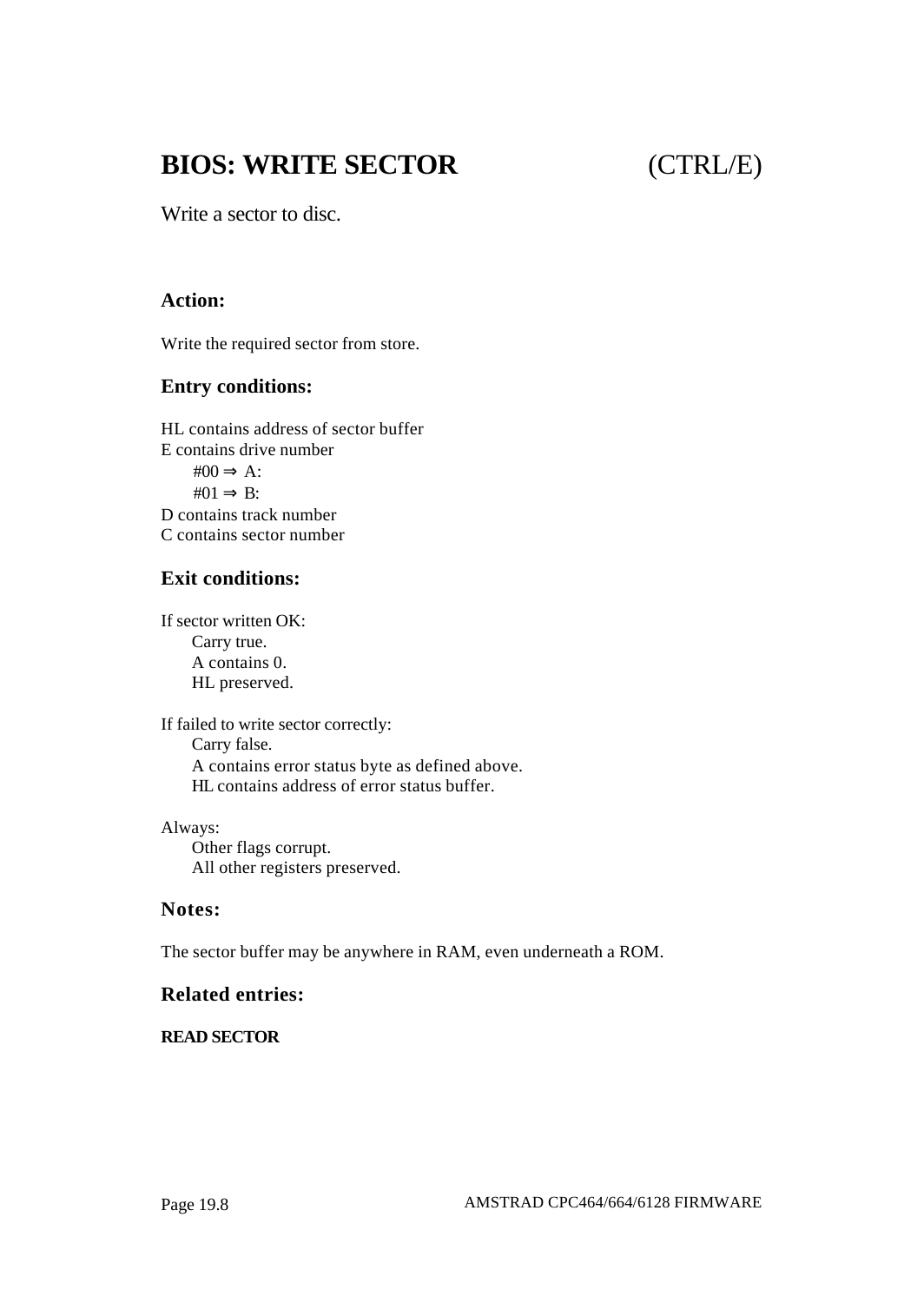## **BIOS: FORMAT TRACK** (CTRL/F)

Format an entire track.

#### **Action:**

Format a track.

#### **Entry conditions:**

HL contains address of header information buffer E contains drive number  $\text{\#}00 \Rightarrow A$ :  $#01 \Rightarrow B:$ D contains track number

Format of header information:

sector entry for first sector sector entry for second sector ... sector entry for last sector

sector entry format:

| byte $0$ : | track number           |
|------------|------------------------|
| byte $1$ : | head number            |
| byte $2$ : | sector number          |
| byte $3$ : | $log2$ (sector size)-7 |

### **Exit conditions:**

If track formatted OK: Carry true. A contains 0. HL preserved.

If failed to format track correctly: Carry false. A contains error status byte as defined above. HL contains address of error status buffer.

Always: Other flags corrupt. All other registers preserved.

AMSTRAD CPC464/664/6128 FIRMWARE Page 19.9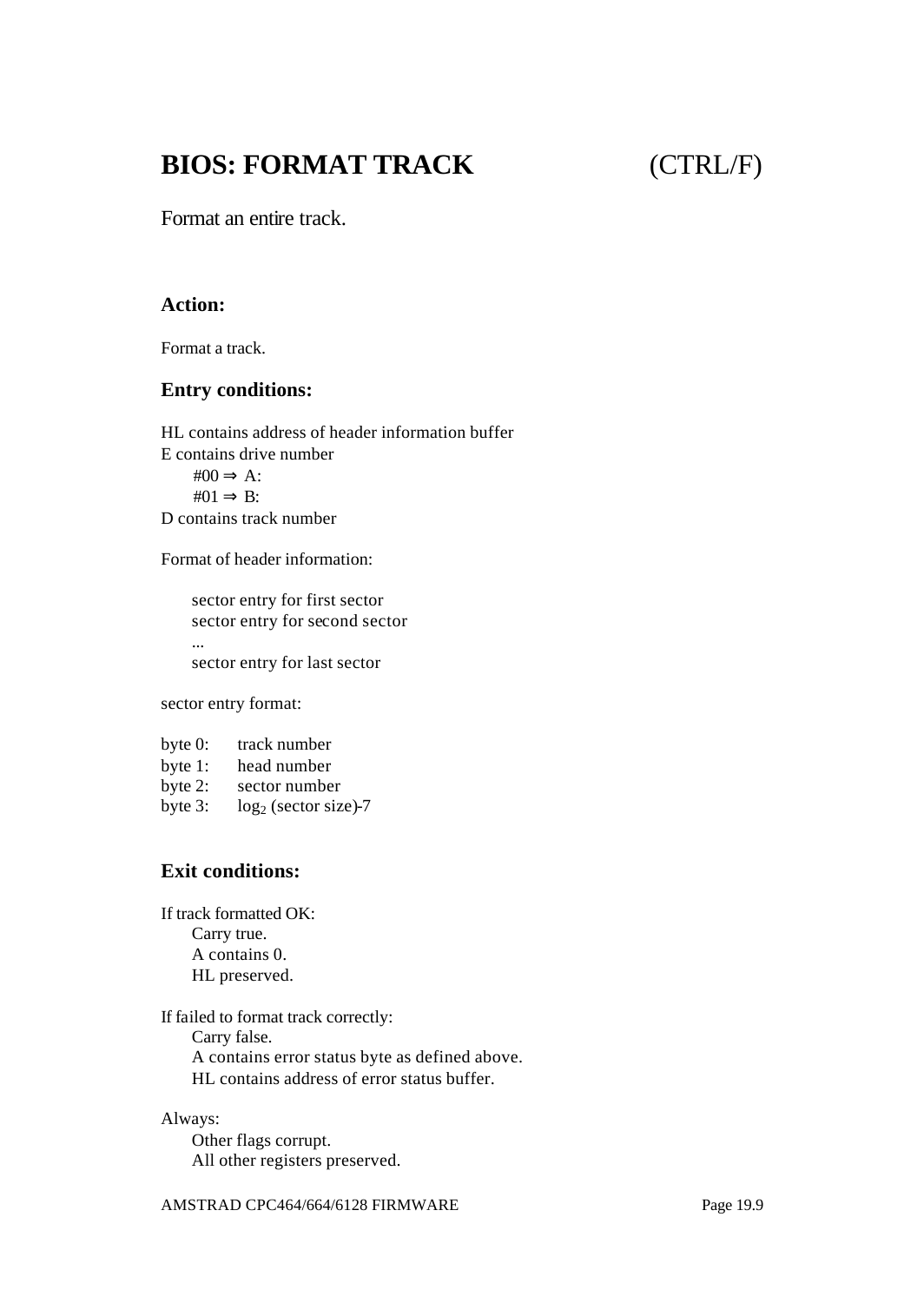### **Notes:**

The extended DPB must be preset for the required format (see SELECT FORMAT)

### **Related entries:**

**SELECT FORMAT**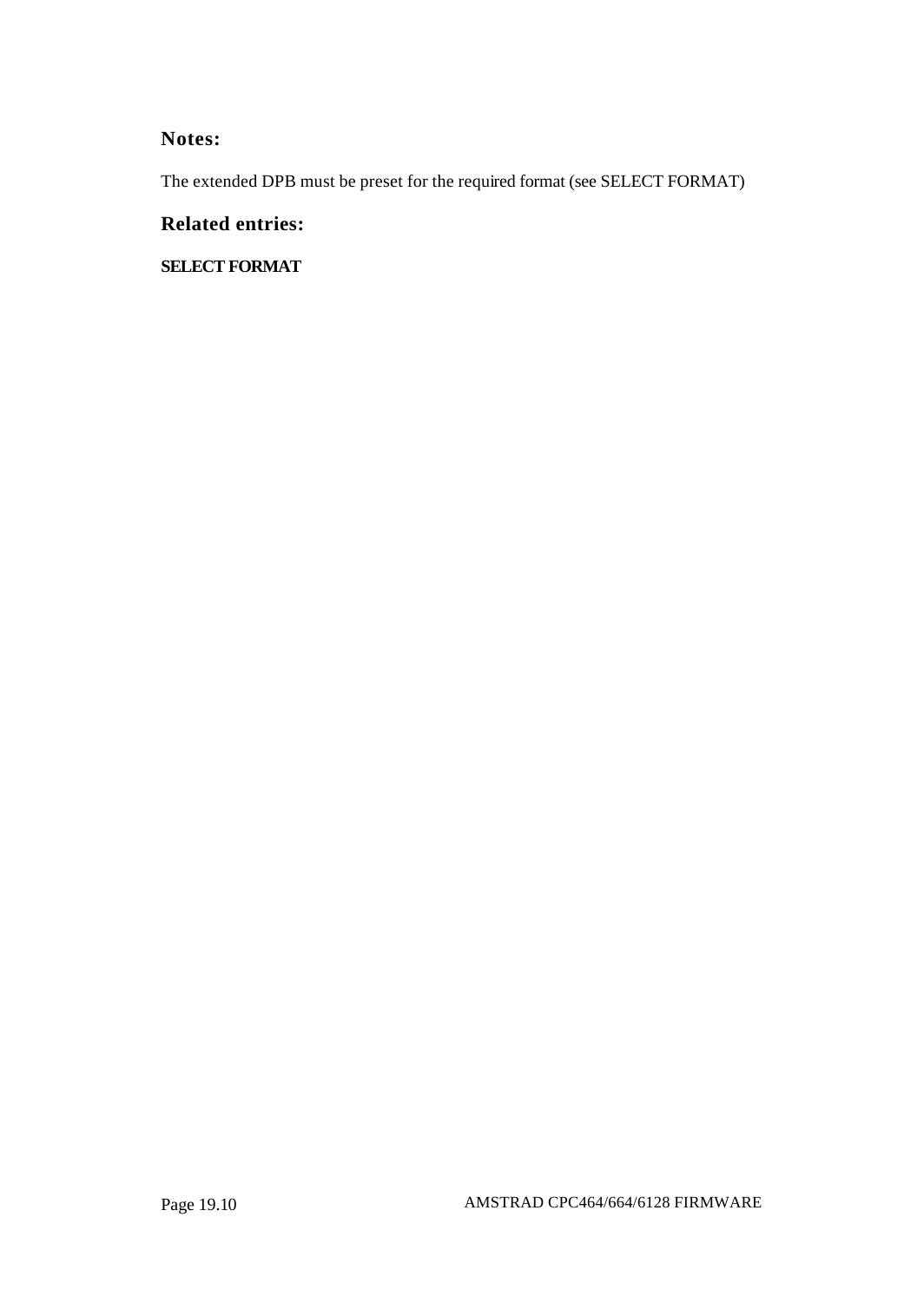## **BIOS: MOVE TRACK** (CTRL/G)

Move to specified track.

#### **Action:**

Move head to specified track without verifying the move.

#### **Entry conditions:**

E contains drive number  $\text{\#}00 \Rightarrow A$ :  $#01 \Rightarrow B:$ D contains track number

### **Exit conditions:**

If moved to track OK: Carry true. A contains 0. HL preserved.

If failed to move to the track: Carry false. A contains error status byte as defined above. HL contains address of error status buffer.

Always: Other flags corrupt. All other registers preserved.

#### **Notes:**

This routine is intended as a diagnostic aid and need not normally be used because the read/write/format routines all seek to the correct track automatically.

#### **Related entries:**

**None.**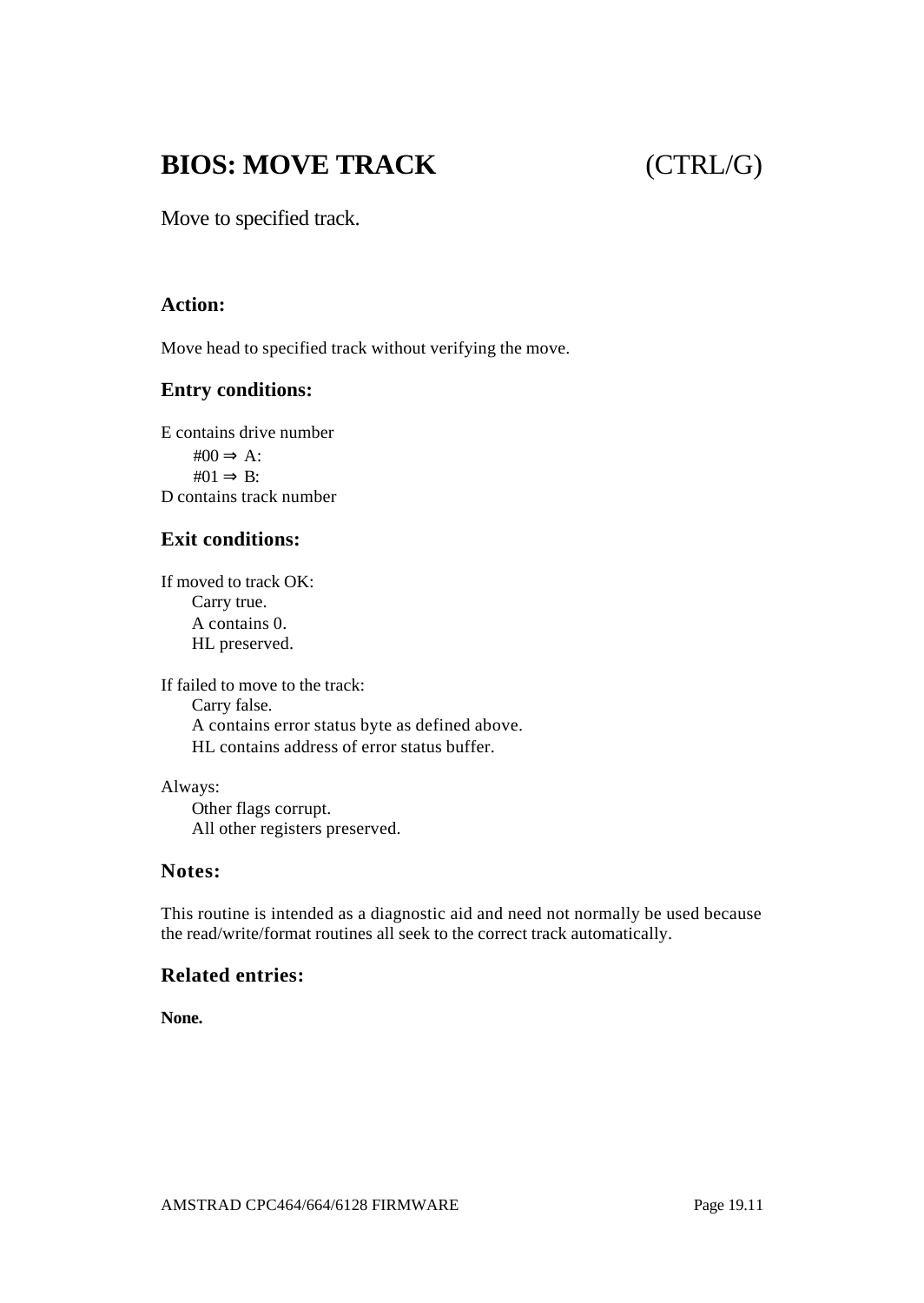## **BIOS: GET DR STATUS** (CTRL/H)

Return status for specified drive.

#### **Action:**

This routine return status register 3 of the floppy disc controller as defined below for the specified drive:<br> $\frac{1}{2}$  undefined

| bit 7            | undefined     |                                  |
|------------------|---------------|----------------------------------|
| bit 6            | write protect | - The write protect line is true |
| bit 5            | drive ready   | - The ready line is true         |
| bit 4            | track zero    | - The track zero line is true    |
| bit 3            | undefined     |                                  |
| bit 2            | head address  | - always zero                    |
| bit 1            | unit select 1 | - unit select 1, always zero     |
| bit <sub>0</sub> | unit select 0 | - currently selected drive       |
|                  |               |                                  |

#### **Entry conditions:**

A contains drive number

 $\text{\#}00 \Rightarrow A$ :  $#01 \Rightarrow B:$ 

#### **Exit conditions:**

If carry true:

A contains drive status byte as defined above. HL preserved. If carry false: HL contains address of error status buffer, second byte = Drive status byte as described above. A corrupt. Always: Other flags corrupt.

All other registers preserved.

#### **Notes:**

This routine returns carry to indicate which set of exit conditions have occurred. No other meaning should be attached to the state of the carry.

#### **Related entries:**

**SELECT FORMAT READ SECTOR WRITE SECTOR FORMAT TRACK MOVE TRACK**